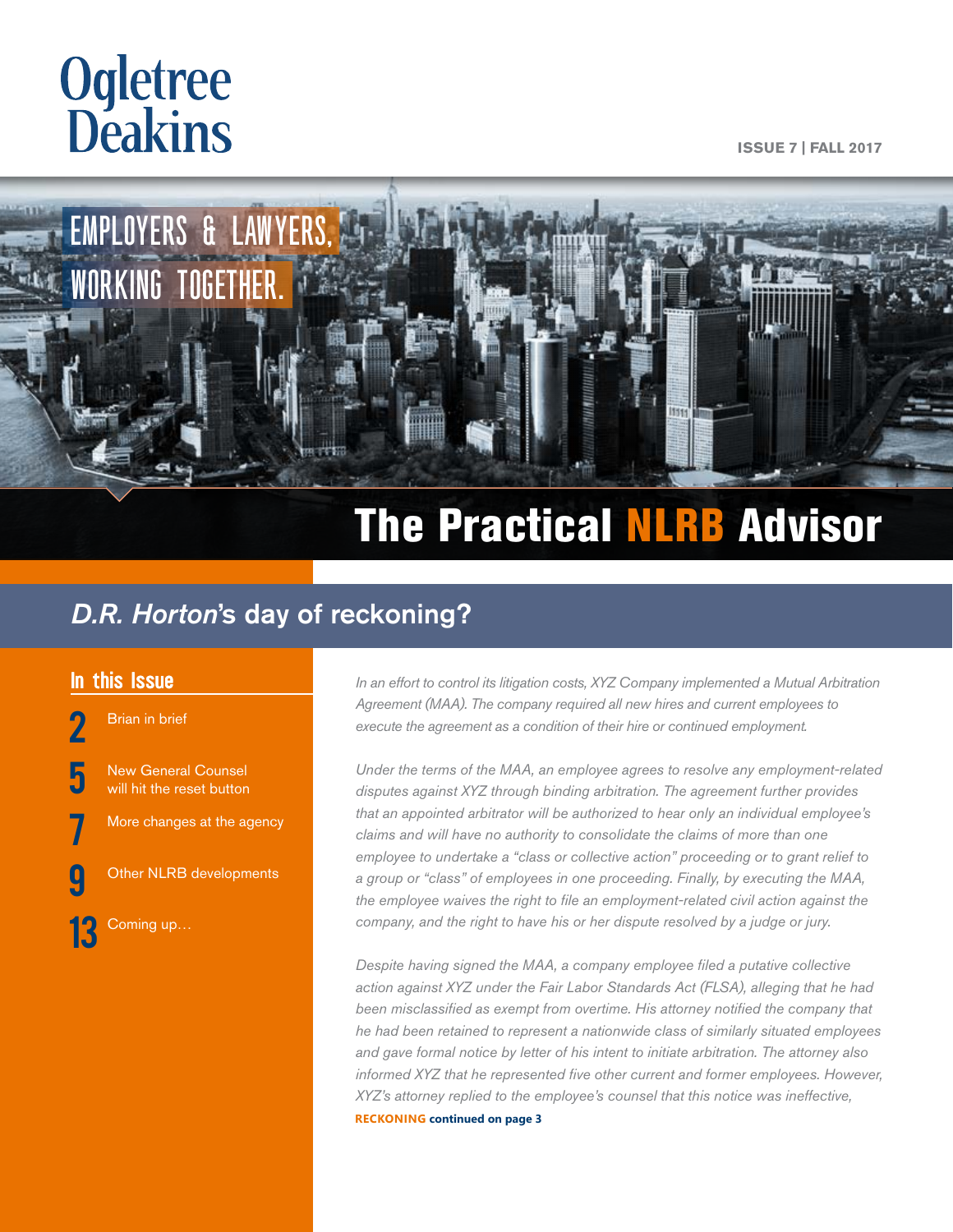## <span id="page-1-0"></span>BRIAN IN BRIEF



There is no more complex and influential role at the National Labor Relations Board (NLRB) than that of the General Counsel (GC). An NLRB member can determine a case outcome, or change the direction of the law, only with the concurrence of colleagues. By contrast, the GC alone decides not only if the agency will pursue a case, but also the legal theories it will advance in doing so. The General

Counsel's comparative operational independence does not end there. Thus, every decision an NLRB Board member makes is subject to federal court review, but a GC's decision to issue, or not issue, a complaint in an unfair labor practice case is virtually unreviewable.

The volume of the GC's work further amplifies the influence of the office. While the Board issues formal decisions in an average of about 250 unfair labor practice and 50 representation cases a year, the GC's office processes over 20,000 unfair labor practice complaints and over 2,000 representation case petitions annually. Even from an administrative perspective, the GC has an outsized presence. While a Board member has a staff of approximately 10 lawyers based in Washington, D.C., the GC is ultimately responsible for more than 1,500 lawyers, field examiners, and support personnel based not only in Washington, but in 26 regional offices throughout the country. Whether viewed from an administrative or immediate policy perspective, the GC's office has far greater day-to-day impact on the regulated community than the Board itself. Few employers that have a brush with the agency will ever have their cases reach the Board level. All of them, however, will deal with, and be affected by, the GC's office.

For all of these reasons, the confirmation of Peter B. Robb as the NLRB's new General Counsel may actually constitute the clearest line of demarcation between the Obama Board and the Trump Board. Following Obama appointees Lafe E. Solomon and Richard F. Griffin, Jr.—two of the more expansionist, pro-labor GCs in memory—Robb's tenure will almost certainly result in a shift in policy. How dramatically the trajectory of the GC's office may change, or what particular policies he may want to "tee up" for Board revision, however, remains to be seen.

As this issue of the *Practical NLRB Advisor* notes, the clearest sign of the GC's priorities and the direction of the policy agenda will likely be reflected in the new GC's anticipated "Mandatory Submission" memo to the Board's regional offices. In their own respective submission memos, Solomon and Griffin each identified more than 30 issues or case types that the regions were required to send to Washington for review. Most observers believe that Robb's laundry list will likely be even longer than those of his predecessors. The *Advisor* will continue to track not only Robb's regional office memoranda, but all the additional signposts of what most believe will be an office and an agency about to undergo a major transition.

*Sincerely,*

Brian Hoyes

**Brian E. Hayes** *Co-Chair, Traditional Labor Relations Practice Group*

Ogletree Deakins

*brian.hayes@ogletree.com* 202.263.0261

#### **About Ogletree Deakins'** *Practical NLRB Advisor*

At Ogletree Deakins, we believe that client service means keeping our clients constantly apprised of the latest developments in labor and employment law. With the whirlwind of activity taking place at the National Labor Relations Board (NLRB) in recent years—affecting both unionized and nonunion employers—a quarterly newsletter focused on the NLRB is an essential tool to that end.

Ogletree Deakins' *Practical NLRB Advisor* seeks to inform clients of the critical issues that arise under the National Labor Relations Act and to suggest practical strategies for working successfully with the Board. The firm's veteran traditional labor attorneys will update you on the critical issues in NLRB practice with practical, "how to" advice and an insider's perspective. Assisting us in this venture are the editors of Wolters Kluwer Legal and Regulatory Solutions' *Employment Law Daily.*

The *Practical NLRB Advisor* does not provide legal advice. However, it does seek to alert employers of the myriad issues and challenges that arise in this area of practice so that they can timely consult with their attorneys about specific legal concerns.

#### **Ogletree Deakins editors**

Brian E. Hayes, J.D., *Co-Chair,* Traditional Labor Relations Practice Group C. Thomas Davis, J.D., *Co-Chair*, Traditional Labor Relations Practice Group Hera S. Arsen, J.D., Ph.D., *Senior Marketing Counsel*, Firm Publications

#### *Employment Law Daily* **contributors**

Joy P. Waltemath, J.D., *Managing Editor* Kathleen Kapusta, J.D., *Employment Law Analyst* Lisa Milam-Perez, J.D., *Senior Employment Law Analyst*

Mail regarding your subscription should be sent to [editors@ogletree.com](mailto:editors@ogletree.com) or Ogletree, Deakins, Nash, Smoak & Stewart, P.C., One Ninety One Peachtree Tower, 191 Peachtree Street NE, Suite 4800, Atlanta, GA 30303. Attn: Client Services. Please include the title of this publication. © 2017 Ogletree, Deakins, Nash, Smoak & Stewart, P.C.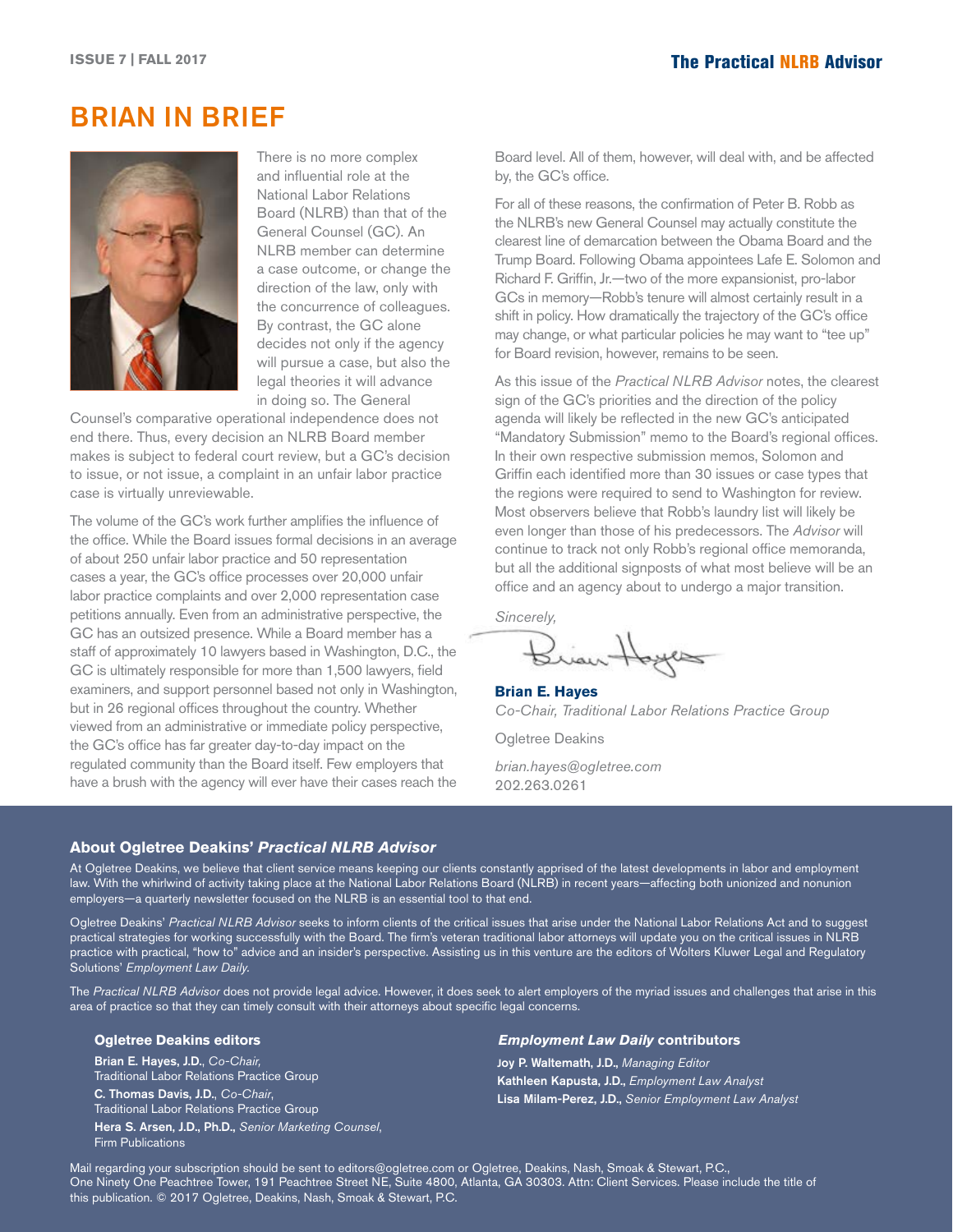#### **RECKONING continued from page 1**

*citing the language of the MAA barring the arbitration of collective claims.*

*Soon thereafter, XYZ was hit with an unfair labor practice complaint. The National Labor Relations Board (NLRB) General Counsel alleged that the company violated the National Labor Relations Act (NLRA) by maintaining the MAA. According to the complaint, the MAA's class action waiver interferes with employees' substantive rights under the NLRA to engage in concerted protected activity.* 

#### **What does the NLRA have to do with this?**

In its controversial decision in *[D.R. Horton](http://hr.cch.com/eld/DRHorton.pdf)*, the NLRB invalidated the company's MAA. It held, for the first time, that an employer violates the NLRA when it requires employees to sign arbitration agreements preventing them from joining together, as a class, collective, or group action to pursue employment-related claims in any forum, whether in arbitration or in court.

An "individual who files a class or collective action regarding wages, hours or working conditions, whether in court or before an arbitrator, seeks to initiate or induce group action and is engaged in conduct protected by Section 7 . . . central to the [NLRA's] purposes," the Board reasoned in *D.R. Horton*. In an appeal of the Board's decision handled by Ogletree Deakins, the U.S. Court of Appeals for the Fifth Circuit [denied](http://hr.cch.com/ELD/DRHortonNLRB12313.pdf) the NLRB's petition for enforcement. Reversing the agency on the class waiver holding, the appeals court noted that the NLRB had failed to give the Federal Arbitration Act (FAA) its due. That statute favors the arbitration of disputes as a matter of federal policy and specifically makes arbitration agreements enforceable according to their terms.

The NLRB's view, as reflected in *D.R. Horton*, has since been soundly rejected by a number of federal courts of appeal. However, two other circuit courts of appeal have subsequently agreed with the Board's view in *D.R. Horton* and affirmed its reasoning. This "split in the circuits" caused the Supreme Court of the United States to grant certiorari in the matter.

The high court is now poised to resolve the dispute that has percolated for the nearly six years since the NLRB first issued its controversial decision in *D.R. Horton*. On October 2, 2017, the opening day of its current term, the Supreme

Court heard oral argument in three consolidated cases that will decide the future of class action waivers in the employment context. These cases—*National Labor Relations Board v. Murphy Oil USA, Inc., [Epic Systems Corp. v.](http://ogletree.com/shared-content/content/blog/2016/june/seventh-circuit-voids-employee-promises-not-pursue-wage-hour-claims-members-class-collective-action)  [Lewis](http://ogletree.com/shared-content/content/blog/2016/june/seventh-circuit-voids-employee-promises-not-pursue-wage-hour-claims-members-class-collective-action)*, and *[Ernst & Young LLP v. Morris](http://ogletree.com/shared-content/content/blog/2016/august/ninth-circuit-holds-class-actions-waivers-violate-nlra--what-employers-should-do-now)*—not only kicked off the Court's new term, but they will also likely be the most important employment decisions to be issued by the Court in the coming year.

**Background.** From 2012 to 2016, the overwhelming majority of federal and state courts rejected the NLRB's position regarding class action waivers. These courts included the Second, Fifth, and Eighth Circuits. Although the Fifth Circuit refused to enforce the Board's *D.R. Horton* decision, the NLRB adhered to its own position in dozens of subsequent Board cases, including *Murphy Oil*.

In 2016, however, the Seventh and the Ninth Circuits broke ranks and became the first federal appellate courts to side with the NLRB. They were followed by the [Sixth Circuit](https://ogletree.com/shared-content/content/blog/2017/june/sixth-circuit-adopts-nlrbs-d-r-horton-rule-deepens-circuit-split-on-class-action-waivers) in 2017 leading to this year's Supreme Court showdown. On one side in the Supreme Court's consolidated proceeding is *Murphy Oil*, in which the Fifth Circuit reasserted its rejection of the NLRB's position in *D.R. Horton*, and on the other side are the Seventh Circuit (*Lewis*) and Ninth Circuit (*Morris*), which adopted the Board's view that class action waivers are illegal under the NLRA.

In addition to the parties, dozens of amici also have filed briefs before the high court, including scores of groups representing employers. [Ogletree Deakins filed one](https://ogletree.com/shared-content/content/blog/2017/june/class-action-waiver-update-ogletree-files-supreme-court-amicus-brief-supporting-businesses-employers)  [such amicus brief](https://ogletree.com/shared-content/content/blog/2017/june/class-action-waiver-update-ogletree-files-supreme-court-amicus-brief-supporting-businesses-employers) on behalf of the Society for Human Resource Management, National Association of Home Builders, National Federation of Independent Business, and Council on Labor Law Equality. In the strangest twist of all, however, the United States government itself, through the Solicitor General, has filed a brief in opposition to the Board's view and in support of the Fifth Circuit's decision. It marks a rare situation in which the United States government actually opposes the views of one of its own independent agencies.

**What we heard from the Supreme Court.** Ogletree Deakins attorneys [Ron Chapman, Jr.](https://ogletree.com/people/ron-chapman-jr), a shareholder in the Dallas office, and [Christopher C. Murray,](https://ogletree.com/people/christopher-c-murray) a shareholder in the Indianapolis office, who represented D.R. Horton in the successful Fifth Circuit appeal in that case, were present for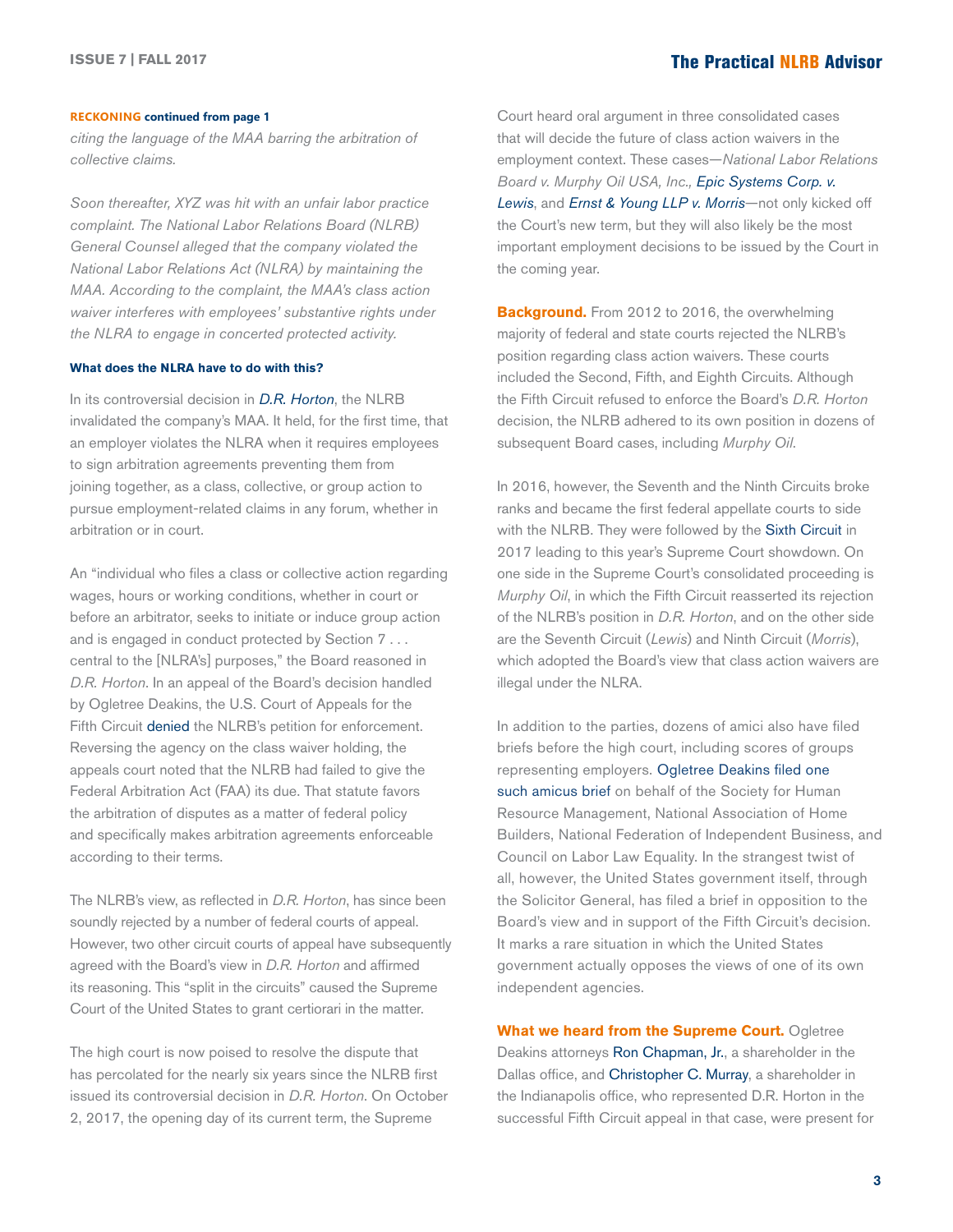the Court's oral argument. "While you never know how the Court will rule, a few telling moments stood out," they said.

Most of the current justices' views on arbitration and class action waivers in arbitration are fairly well known. The Court has issued a series of decisions on these issues in recent years, including, most notably, *[AT&T Mobility LLC v.](https://ogletree.com/Shared-Content/Content/blog/Articles/Divided-Supreme-Court-Endorses-Use-of-Class-Arbitration-Waivers_2011-04-27)  [Concepcion](https://ogletree.com/Shared-Content/Content/blog/Articles/Divided-Supreme-Court-Endorses-Use-of-Class-Arbitration-Waivers_2011-04-27)* in 2011. This line of cases generally affirms the enforceability of class action waivers in arbitration agreements under the FAA, but none of the Court's prior cases dealt specifically with *employment* arbitration or the NLRA.

In these earlier decisions in the area, the Court has been sharply split, with many 5-4 votes, with the late Justice Scalia, [who passed away in February 2016,](https://ogletree.com/shared-content/content/blog/2016/february/how-justice-scalias-death-could-have-profound-reverberations-for-employers) in the majority of those decisions. His absence created the prospect of a 4–4 tie prior to Justice Neil Gorsuch joining the Court in April 2017.

Since his confirmation, all eyes have been on Justice Gorsuch in search of any clue as to his likely view of the law. Indeed, Ogletree Deakins has previously [analyzed his prior rulings](https://ogletree.com/shared-content/content/blog/2017/february/judge-gorsuchs-arbitration-decisions-and-the-future-of-class-action-waivers-in-the-supreme-court)  [on arbitration](https://ogletree.com/shared-content/content/blog/2017/february/judge-gorsuchs-arbitration-decisions-and-the-future-of-class-action-waivers-in-the-supreme-court) in an effort to discern his potential position. Justice Gorsuch provided few clues himself at the oral argument, where he was uncharacteristically quiet and asked no questions from the bench. In contrast, Justices Breyer, Kagan, Sotomayor, and Ginsburg engaged in questioning that plainly evidenced support for the Board's position, leaving observers with little doubt where they are likely to come out on the issue. Chief Justice Roberts and Justice Alito, on the other hand, posed questions that, while more subtle, seemed to support the employers' arguments. Like Justice Gorsuch, Justice Thomas followed his usual pattern and did not ask any questions or make any comments.

As with most divided cases at the Supreme Court these days, that leaves Justice Kennedy as the possible swing vote. In several instances during argument, Kennedy made the point that other types of concerted action are still permitted under an arbitration agreement with a class action waiver. For example, he noted employees can hire the same lawyer, advance the same evidence, and collaborate in the prosecution of their claims. These are the same arguments made to the Fifth Circuit in *D.R. Horton* and again to the Supreme Court by a number of amici. At times during the argument, it appeared that Justice Breyer and the Chief Justice were actively vying for Justice Kennedy's support.

**What now?** "At this point, the only thing that is certain is that the Court is divided," Chapman and Murray said. That in turn means the Court will issue at least two opinions, which probably will delay release of the decision until sometime in the first quarter of 2018.

What are employers to do in the meantime? An employer that is currently contemplating a mandatory arbitration agreement with a class waiver may want to delay implementation until the justices give their thumbs-up, suggests [Brian E. Hayes,](https://ogletree.com/people/brian-e-hayes) a shareholder in the Washington, D.C., office of Ogletree Deakins, co-chair of the firm's Traditional Labor Practice Group, and a former NLRB member. Given the clear division on the high court, and a degree of uncertainty as to where Justice Kennedy will ultimately land, employers may want to bide their time a little. Moreover, any decision may contain unanticipated elements that will impact precisely how employers draft their agreements. Rather than implementing an agreement now, only to find that it might need to be modified in a few months, a moderate delay probably represents the more prudent course.

Employers that already have such agreements in place should consider the following: Unless there is an intervening change from the new Board majority or General Counsel, regional offices may well continue issuing complaints based on the *D.R. Horton* decision. However, it is unlikely in the extreme that such cases will actually be litigated. Rather, the litigation will wind up being held in abeyance pending the Supreme Court's decision.

The stakes in the current litigation are very high for employers that have come to increasingly rely on individual arbitration as a means of controlling litigation costs, ensuring the expedient resolution of employment disputes, and reining in excessive damages awards. Advocates have claimed that already some 55 percent of private nonunion employees are covered by mandatory arbitration agreements, 23 percent of which bar class and collective proceedings. This number will either drop to zero or increase dramatically depending upon what the Supreme Court decides.

If the Supreme Court decision clearly strikes down the Board's *D.R. Horton* rationale and holds class action waivers do not violate the NLRA, then the road ahead for such agreements will be cleared. Even a dispositive decision to the opposite effect, although unwelcome, will at least result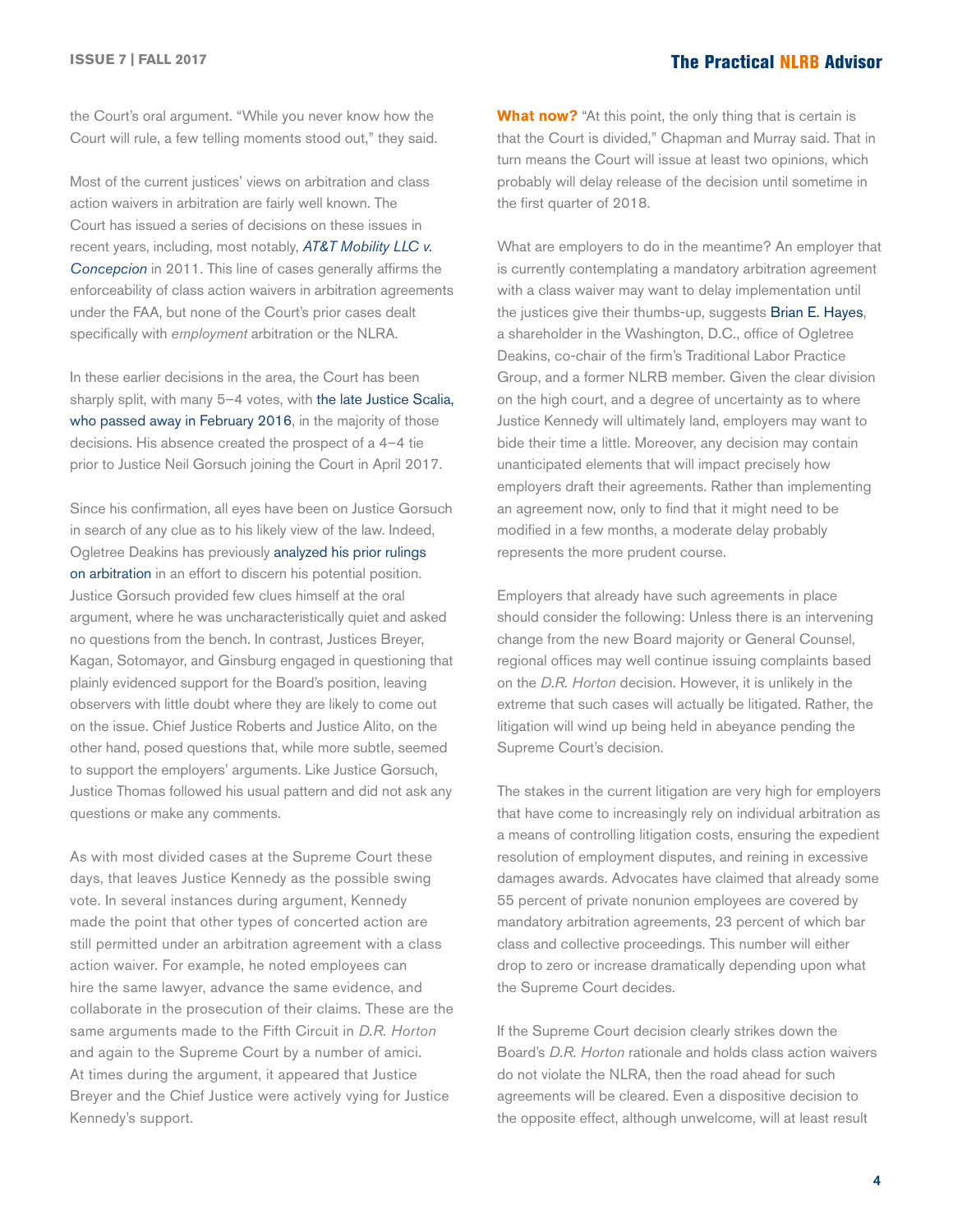### <span id="page-4-0"></span>The Practical NLRB Advisor **ISSUE 7 | FALL 2017**

in finality and clarity. However, if the Court somehow lands on a "middle ground," then another round of litigation, policy revisions, and Board decision-making may await.

Finally, beyond the purely practical ramifications, it is important to place the *D.R. Horton* decision in its larger context. The decision was emblematic of the Obama Board's activism and its extraordinarily expansive view of the coverage and sweep of the NLRA—an era in which the Board majority predicated violations on new and novel theories and found the Act implicated in issues never previously considered.

This view has had more than its share of critics. Indeed, in the context of *D.R. Horton* and the Board's foray into the procedural aspects of other adjudicatory forums, Chapman and Murray are among those who have chided the Board for "deviating from 80 years of precedent by seeking to solve perceived problems that are well beyond the Board's limited jurisdiction to address." Supreme Court affirmation of the Board's *D.R. Horton* decision will undoubtedly encourage future NLRBs to continue engaging in similar "mission creep," while its rejection will remind future Boards about the limitations of its own authority.  $\blacksquare$ 

## New General Counsel will hit the reset button

A critical factor in restoring balance at the National Labor Relations Board (NLRB) will be the upcoming change in the General Counsel's (GC) office. With the nomination and Senate confirmation of management-side attorney Peter B. Robb to replace outgoing General Counsel Richard F. Griffin, Jr., the current trajectory of the agency appears headed for a change from the ground up.

"The position of General Counsel at the NLRB is unlike any other in the federal government in that, at the NLRB, the General Counsel acts as a prosecutor with unreviewable discretion on the issuance or refusal to issue unfair labor practice charges and is in charge of directing the NLRB's regional offices and their lawyers," explains [Harold P. Coxson](https://ogletree.com/people/harold-p-coxson), a shareholder in the Washington D.C., office of Ogletree Deakins. "The General Counsel's role is, in effect, to be the 'gatekeeper' for the Board, controlling both the cases and legal theories that reach the Board for decision."

The General Counsel's prosecutorial discretion is absolute. Thus, the GC has unreviewable authority to decide whether or not a complaint should issue in any one of the thousands of unfair labor practice charges received by the NLRB's regional offices every year. However, the GC's ability to influence the development of Board law goes well beyond simply making complaint/no complaint decisions. The GC's office directs the prosecutorial function at a far more granular level. Thus, in addition to authorizing the issuance of a complaint, the GC can also dictate what legal theories and arguments should be advanced and argued before the Board in support of the complaint. In this way, the General Counsel plays a key role in shaping the development of Board law by "teeing up"

critical issues for eventual Board consideration and decision. The General Counsel accomplishes these goals through the oversight of the agency's regional offices and operations, through his control over the agency's Division of Advice, and through the issuance of formal General Counsel memoranda that instruct the agency's attorneys and investigators on how to handle cases and issues, particularly issues that, in the General Counsel's estimation, warrant particular focus.

It has become customary for all new General Counsel to issue a memorandum to all of the agency's regional offices listing the type of unfair labor practice charges and issues they want sent to Washington for review before any regional action is undertaken. The GC utilizes this mechanism to set the decisional agenda for the Board. Most observers expect that the new General Counsel will issue such a memorandum shortly after his confirmation and that the "target list" will be a long and varied one.

**The outgoing General Counsel.** Richard Griffin's four-year term as NLRB General Counsel expired on October 31, 2017. Griffin had previously served as a Board member from January 2012 through August 2013; however, his appointment was invalidated by the Supreme Court's decision in *[NLRB v. Noel](http://hr.cch.com/eld/bda0a8aa7be610009f10e0db5501c0ed01.pdf)  [Canning.](http://hr.cch.com/eld/bda0a8aa7be610009f10e0db5501c0ed01.pdf)* The former union attorney's tenure as GC was clearly an activist one. His prosecutorial decisions in a number of instances steered the Board into uncharted doctrinal waters.

Among Griffin's more controversial actions:

He issued a formal [memorandum](http://hr.cch.com/ELD/GCMemo17_01.pdf) concluding that Northwestern University football players are statutory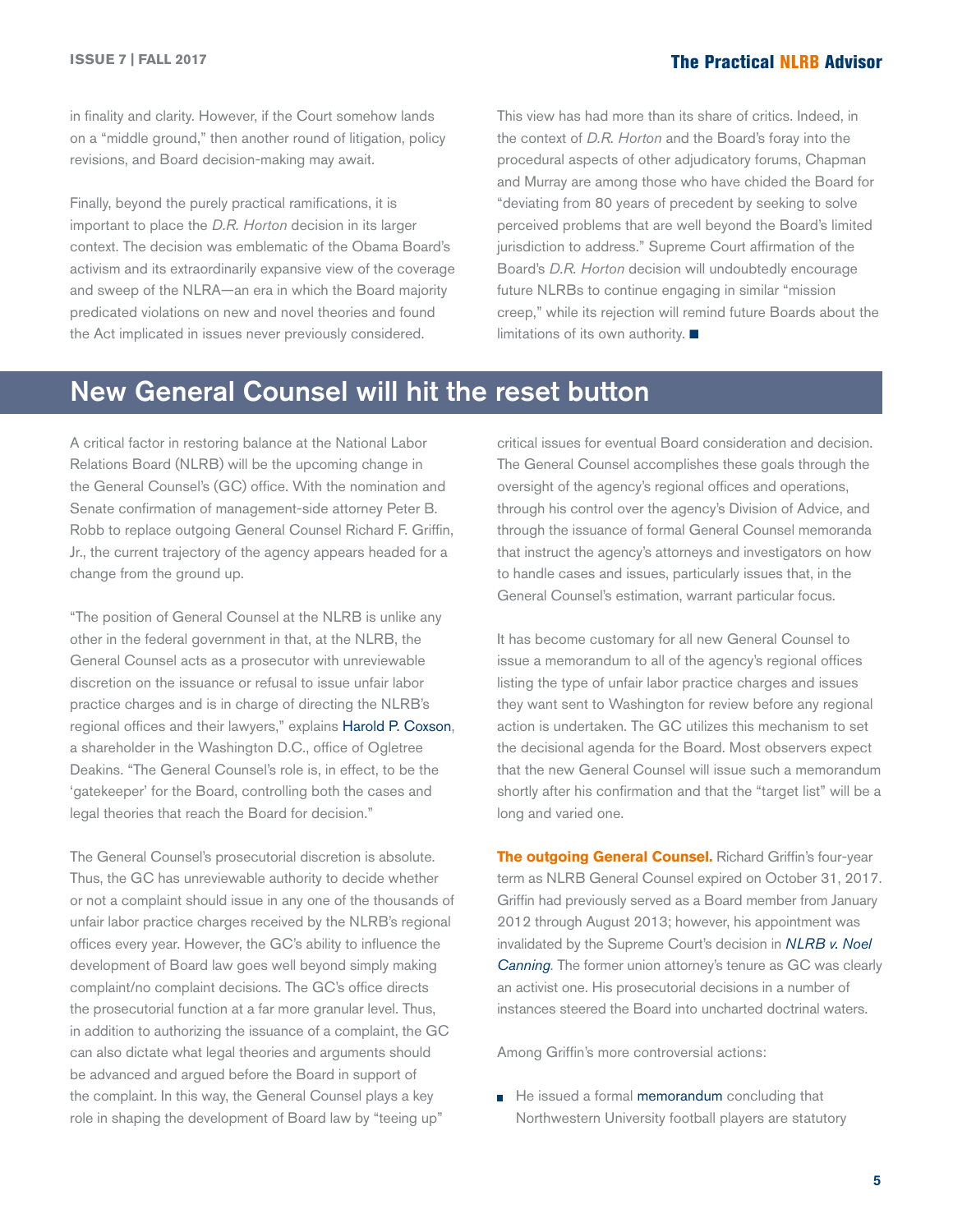### The Practical NLRB Advisor **ISSUE 7 | FALL 2017**

employees under the National Labor Relations Act (NLRA), at least for purposes of addressing unfair labor practice allegations. Griffin made his office's "prosecutorial position" known after the Board itself had wisely, and unanimously, declined to tackle the question after some players filed a high-profile representation petition. Griffin announced his conclusion in a broader issuance on the status of university faculty, staff, and students under the NLRA in the unfair labor practice context.

- He repeatedly delivered an emphatic message as to Ē. where he believed the NLRB should stand on the highly controversial "joint employer" issue. Thus, Griffin [authorized](https://www.nlrb.gov/news-outreach/news-story/nlrb-office-general-counsel-authorizes-complaints-against-mcdonalds) 13 complaints against a global restaurant corporation after concluding that it was a putative joint employer with its franchisees and, thus, potentially liable for alleged unfair labor practices committed by such franchisees. The company, "through its franchise relationship and its use of tools, resources and technology, engages in sufficient control over its franchisees' operations, beyond protection of the brand, to make it a putative joint employer with its franchisees, sharing liability for violations of our Act," the General Counsel's investigation found.
- He waded into the "Fight for \$15" movement and the Ē corresponding wave of work protests by urging the NLRB to "modify" the current Board law on intermittent and partial strikes to effectively protect the new tactics being used by employees and unions. In an operations [memorandum](http://hr.cch.com/ELD/ModelBriefOM10316.pdf), the GC's office advised the regions that the Board's "present test for determining whether multiple short-term strikes are protected is difficult to apply" to these "new models" of labor activism—which, in Griffin's view, should fall within the Act's protective umbrella. His office instructed the regional offices to be on the lookout for cases that may be appropriate for analysis under a new framework—a rubric that "more effectively protects the right to strike" and "dispenses with the unpersuasive rationales relied on in the past." To that end, the GC's office provided [model language](http://hr.cch.com/ELD/IntermittentStrikesInsert.pdf) to be incorporated in briefs to administrative law judges and the Board as an alternative argument to extant Board law. The GC's office then directed the regions to submit all cases to the

Division of Advice in which the region concluded that a complaint was unwarranted under current law but might be appropriate under this alternative framework.

Griffin also sought to upend the NLRB's *Levitz Furniture* framework for determining whether an employer is privileged to withdraw recognition from an incumbent union that has lost majority support, by issuing a [memorandum](http://hr.cch.com/ELD/GC1603SeekingBoardReconsideration.pdf) urging the Board to adopt a position that withdrawal is permissible only on the basis of a formal decertification election. He asserted that an election requirement is more aligned with the oftstated principle that "Board elections are the preferred means of testing employees' support." The stated rationale struck many as ironic, coming, as it did, from a former union lawyer and in light of the union movement's long-standing and dogged support of card-check legislation that would largely replace the Board's election processes. Griffin, again, provided the regions with a model brief in support of this position, arguing that a Board election was the only reliable way to establish that an incumbent union had lost its majority support. Glossed over in the GC's analysis was the fact that unions invariably utilize "blocking charges" to delay such decertification elections for months or longer.

**Griffin's replacement.** Peter Robb, President Trump's nominee to replace Griffin, has been a critic of the Obama NLRB and the Board's revised "ambush" election rule, in particular. Early in his legal career, Robb served as an NLRB field attorney and subsequently was chief counsel to former Republican Board member Robert Hunter from 1981 to 1985. Most recently, Robb was director of the labor and employment law practice group for a New England law firm, where he has represented trade associations and corporations. His decades of experience representing management in labor matters ensure that Robb understands the business challenges in which employers operate, and he will likely play an instrumental role in restoring balance at the agency.

Robb's nomination was approved on a 12–11 party-line vote by the Senate Health, Education, Labor and Pensions (HELP) Committee on October 18, 2017. On November 8, 2017, his nomination cleared the full Senate.  $\blacksquare$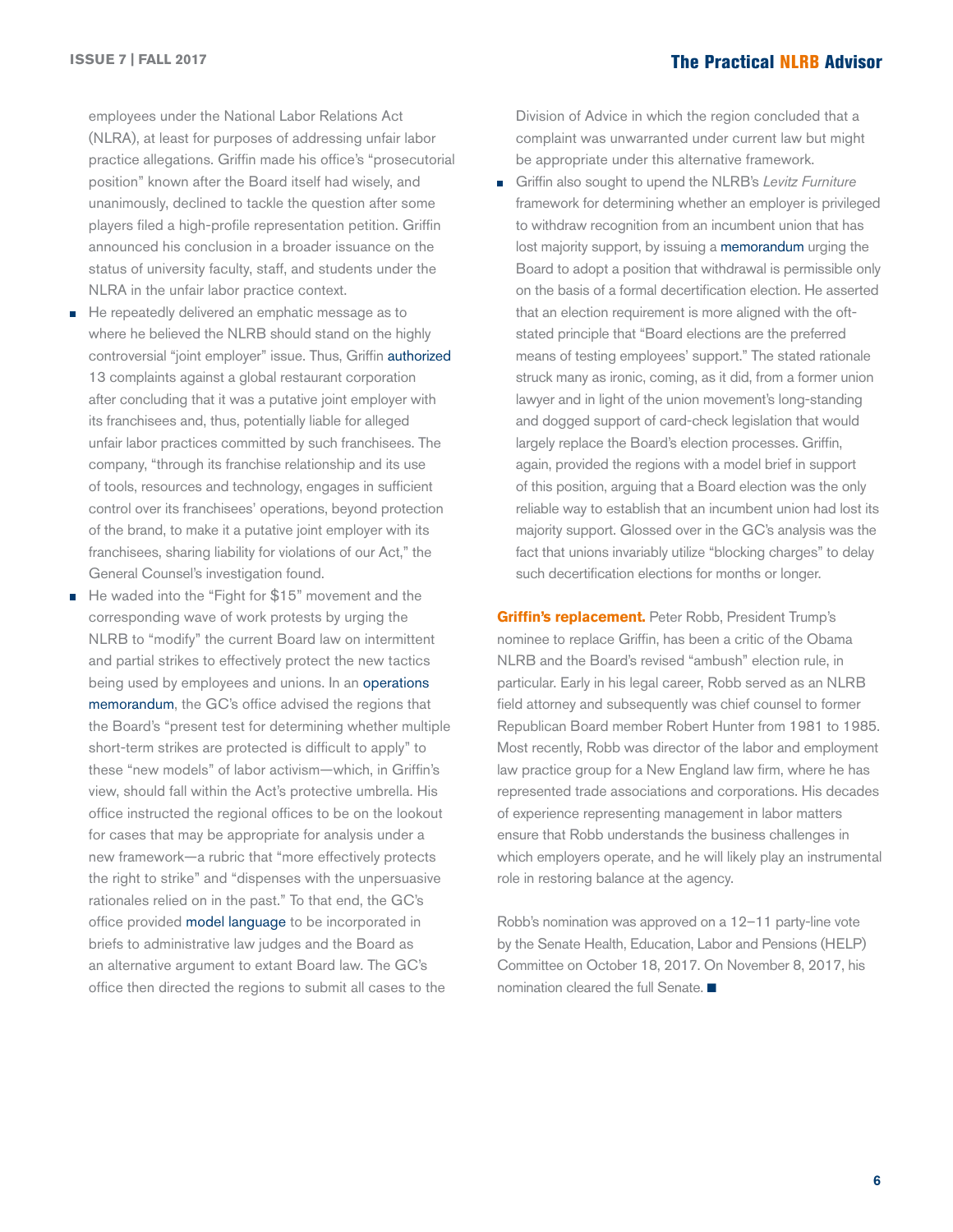## <span id="page-6-0"></span>More changes at the agency

President Trump's two appointments to the National Labor Relations Board (NLRB) are now seated. Marvin E. Kaplan, a former chief counsel at the Occupational Safety and Health Review Commission and Republican labor counsel to the House Committee on Education and the Workforce, was sworn in on August 10, 2017. William J. Emanuel, a former management-side attorney at a national employment law firm, was confirmed on September 25, 2017, and sworn in on the 26th. With Emanuel seated, the fivemember NLRB now has a Republican majority for the first time in nearly a decade.

precedent was reversed in favor of decidedly pro-union decision making during the Obama years," notes [Thomas](https://ogletree.com/people/thomas-m-stanek)  [M. Stanek](https://ogletree.com/people/thomas-m-stanek), a shareholder in the Phoenix office of Ogletree Deakins. Beyond addressing all of these decisions, the new Board majority may also want to address the Obama Board's "ambush" election rules. Since doing so would involve notice and comment rule-making, it is a much longer term prospect for a new Board majority.

In addition to the upcoming change in the General Counsel (GC) position, discussed in detail in the previous article,

## *Miscimarra's departure will leave the NLRB with a 2–2 split, essentially deadlocking the Board on most critical issues until President Trump names his replacement and the Senate confirms the choice.*

However, this majority may be fleeting, since Board Chairman Philip A. Miscimarra has announced he will leave the agency when his term ends on December 16, 2017, and the White House has not yet announced a nominee to replace him. Miscimarra's departure will leave the NLRB with a 2–2 split, essentially deadlocking the Board on most critical issues until President Trump names his replacement and the Senate confirms the choice. The process of getting nominees actually seated has been a frustratingly slow one for the current administration. Consequently, at least for the short term, there may be only a brief window of opportunity for the new Republican majority to address any of the problematic decisions of the Obama Board. Miscimarra has indicated he intends to make optimal use of this short period of time, signaling that we can expect a rush of Board decisions before his term ends. Even a rush of cases, however, may not put much of a dent in the mountain of new precedent authored by the Obama Board: "According to one study, the equivalent of 4,559 years of cumulative Board

there have already been a number of other significant personnel developments on the GC side of the agency. This summer, Barry Kearney, who as Associate General Counsel of the Division of Advice was

one of the agency's longest-serving employees, retired. Kearney has been replaced by Jayme Sophir, who will now head the division. The Division of Advice provides guidance to the Board's regional offices in complex or novel unfair labor practice cases and is responsible for the initiation of injunction actions by the General Counsel under Sections 10(j) and 10(l) of the National Labor Relations Act (NLRA). Sophir is a longtime agency attorney who has worked in the Advice Division since 1988. She was previously an attorney in private practice.

There have also been three newly appointed Regional Directors for the agency. Regional Directors have significant authority in administering the Act in the geographic areas under their jurisdictions. The NLRB has recently named new Regional Directors for Region 12 in Tampa, Florida; Region 16, covering the Fort Worth, Houston, and San Antonio areas of Texas; and Region 10 in Atlanta. All three new Regional Directors are long-term, career NLRB attorneys.  $\blacksquare$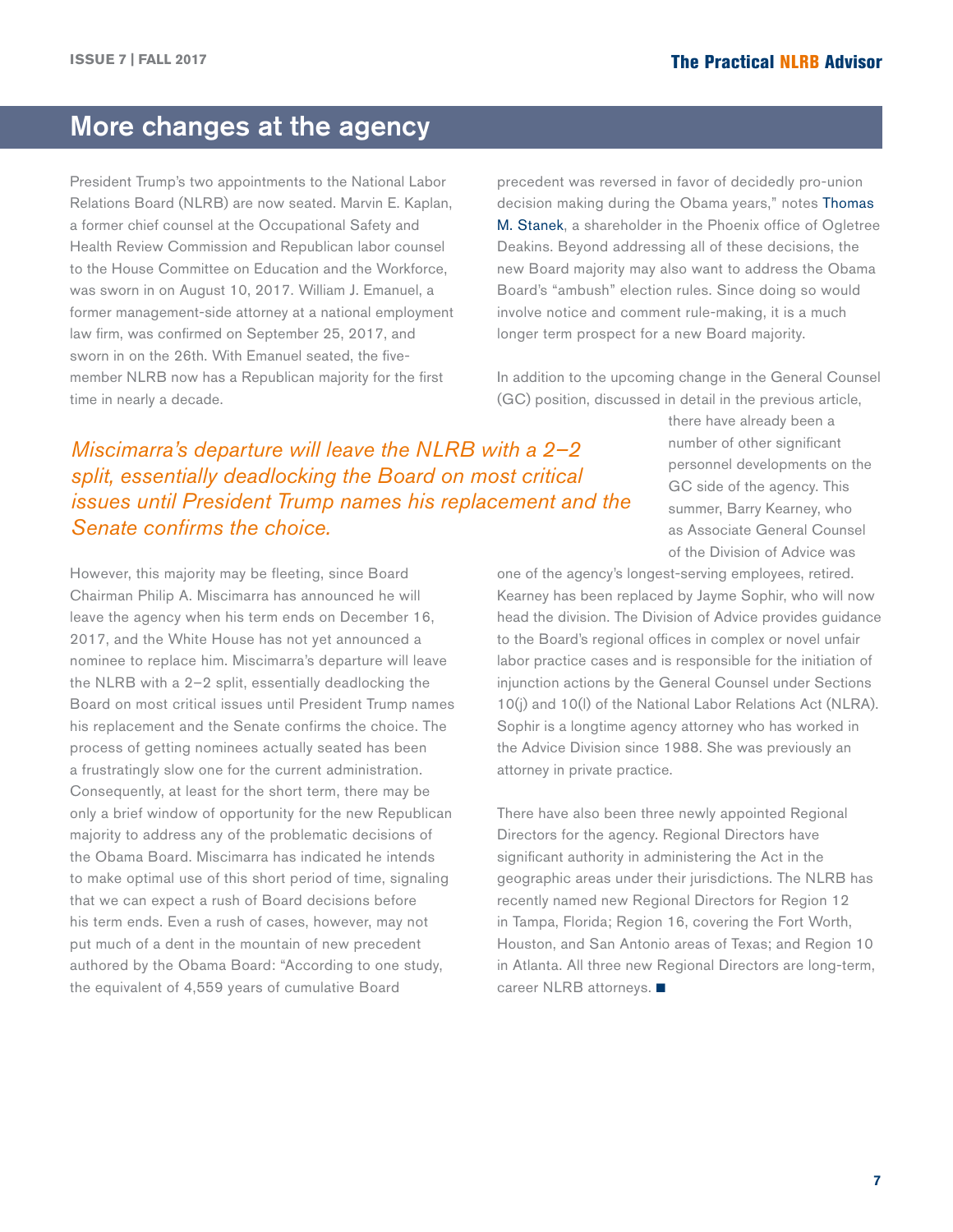## GC considers office closures

The NLRB has 26 regional offices and "resident offices" within those regions. Over the summer, General Counsel Griffin announced he was considering proposals to close several of these subregional offices in an effort to reduce costs, noting the agency could make use of new technologies that could allow agency employees to work remotely and continue to serve the communities in their respective regions. The NLRB has staff working as "resident agents" in seven states. While the final decision will now rest with a new General Counsel, it seems likely that he or she will also consider such streamlining moves. The following offices face possible closure:

- The San Diego, California, office, which handles cases arising in Southern California and is part of Region 21, based in Los Angeles
- The San Antonio, Texas, office, which handles cases arising in 70 counties in South to West Texas, including two of the five most populous counties in the state; the office is part of Region 16, based in Fort Worth. The region has another resident office in Houston.
- **The Little Rock, Arkansas, office, which handles cases** arising in Arkansas and neighboring counties and is part of Region 15, based in New Orleans
- The Anchorage, Alaska, office, which handles cases arising in Alaska and is part of Region 19, which maintains its regional office in Seattle, Washington
- The Tulsa, Oklahoma, office, which handles cases arising in Oklahoma and is part of Region 14; the regional office is in St. Louis, Missouri, with a subregional office in Overland Park, Kansas.

Any proposed office closure invariably creates controversy and political pushback. Employees working in the targeted offices naturally chafe over the prospect of having to relocate, and the agency's own union will very likely oppose any planned office closures. In addition, there is always opposition that comes from union, and even employer, stakeholders. Parties that have gotten accustomed to dealing with a nearby subregional office do not relish the prospect of having to travel to a regional office located farther away to attend representation case hearings or conduct other business with the agency. The issue may be magnified as tightening agency budgets are likely to restrict the ability of agency personnel to travel to stakeholder locales. Despite the controversy and pushback, a decreasing caseload and the realities of a constrained budget regime may make the downsizing inevitable.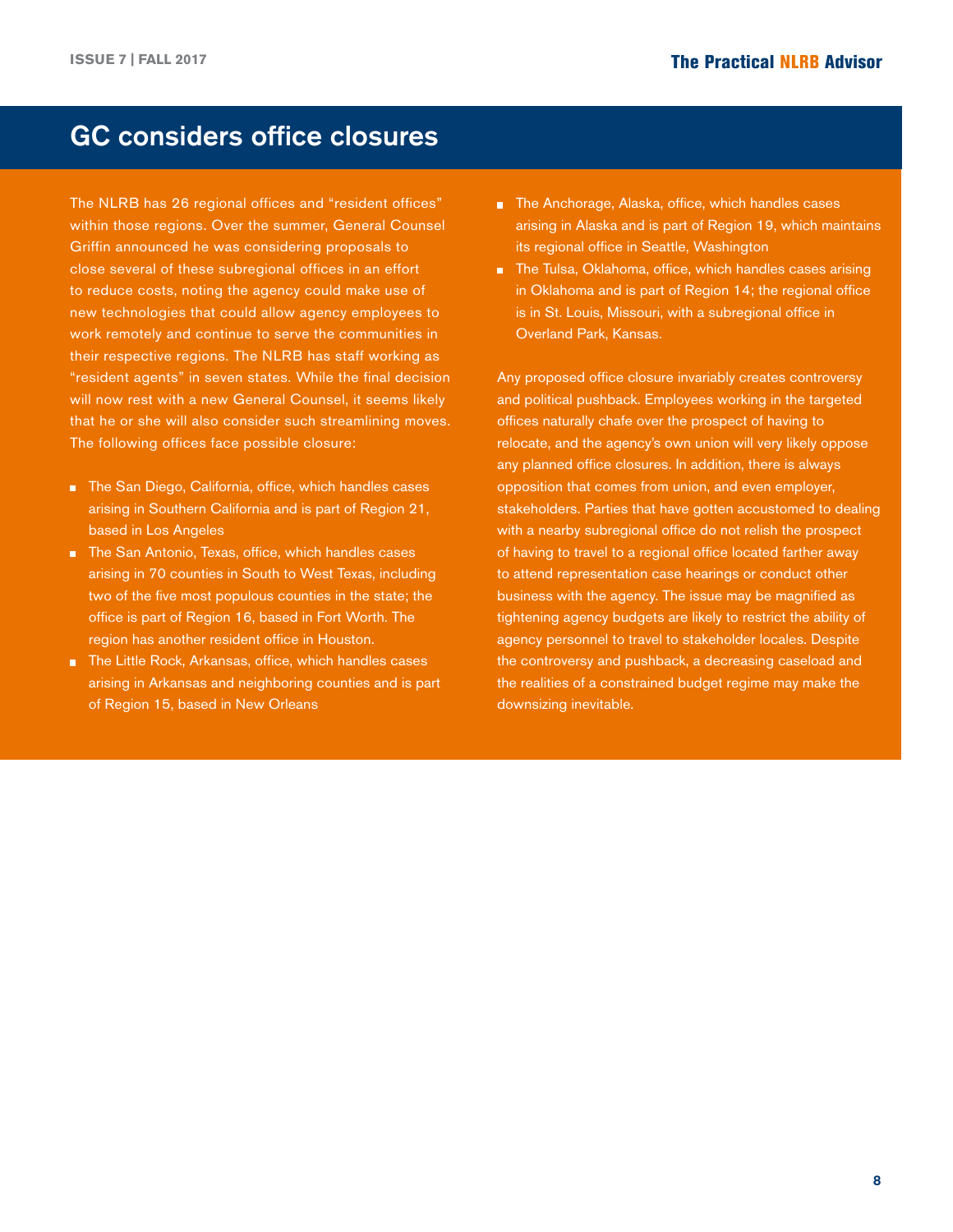## <span id="page-8-0"></span>Other NLRB developments

Here is a brief summary of other noteworthy developments in recent months:

## **Circuit court decisions**

**Stand-alone class waiver OK.** The U.S. Court of Appeals for the Fifth Circuit, following its own decision in *D.R. Horton, Inc. v. National Labor Relations Board*, refused to enforce the NLRB's finding that an employer violated the National Labor Relations Act (NLRA) by maintaining and enforcing a "stand-alone" class action waiver agreement. Unlike the typical class action waiver that is part of a pre-employment arbitration agreement, the agreement in *Convergys* contained no arbitration provision. It was merely an agreement by the employee that he or she would not pursue any employment-based class or collective action against the employer (*[Convergys Corp. v. National Labor Relations](http://hr.cch.com/eld/ConvergysNLRB080717.pdf)  [Bo](http://hr.cch.com/eld/ConvergysNLRB080717.pdf)ard*, August 7, 2017).

In part, the Board's position that class action waivers are unlawful has been rejected by a number of courts because it conflicted with the Federal Arbitration Act (FAA) and its requirement that arbitration agreements be enforced according to their terms. This argument did not apply in *Convergys* because the waiver was not part of any arbitration agreement. The Fifth Circuit panel held, however, that this distinction did not matter since, in *D.R. Horton,* it also rejected the Board's more fundamental position that the NLRA creates a *substantive right* to participate in class or collective actions. Under the Fifth Circuit's view, such participation is merely *procedural* and can be restricted by agreement whether tied to an arbitration provision or not. Judge Higginbotham dissented, finding that such waivers are permissible only when part of an arbitration agreement and, thus, are protected by the explicit language of the FAA.

**Waiver language not overbroad.** Two days later, in a reprise of its *Convergys* decision, the Fifth Circuit refused to enforce another Board decision finding a stand-alone waiver unlawful. In *LogistiCare Solutions, Inc. v. National Labor Relations Board*, the NLRB had additionally found that the waiver violated the NLRA because it was "overbroad" and employees would reasonably interpret it to restrict their right to file charges with the NLRB. The Fifth Circuit, however, rejected this argument as well, noting that the waiver

referred to "trial lawyers," "trial by jury," and "lawsuits," and did not contain generic references to "claims" or "disputes." Nor did the waiver reference an "agency," "other civil proceeding," or anything else that would suggest that it was intended to prohibit employees from filing charges with the Board (*[LogistiCare Solutions, Inc. v. National Labor](http://hr.cch.com/ELD/LogisticareNLRB080917.pdf)  [Relations B](http://hr.cch.com/ELD/LogisticareNLRB080917.pdf)oard*, August 9, 2017).

**Picketer's racist comments protected.** An employer unlawfully fired a striking employee who yelled racist remarks at African-American replacement workers but who otherwise did not behave threateningly, a divided U.S. Court of Appeals for the Eighth Circuit ruled in enforcing a Board decision and order. "Impulsive behavior on the picket line" is expected, observed the appeals court, and termination for picket line conduct violates the NLRA unless the conduct tends to "coerce or intimidate employees in the exercise of rights protected under the Act." The employer had locked out union employees after contract renewal negotiations broke down. While the union picketed, the employer continued to operate the plant using replacement employees, many of whom were African-American. One of the locked-out picketers, directing his comments to a van carrying replacement workers, yelled, "Hey, did you bring enough KFC for everybody?" and "Hey anybody smell that? I smell fried chicken and watermelon." Instead of recalling him with the other locked-out workers when the strike ended, the employer fired him for his statements (*[Cooper Tire & Rubber Co. v.](http://hr.cch.com/ELD/CooperTireNLRB080817.pdf)  [National Labor Relations Bo](http://hr.cch.com/ELD/CooperTireNLRB080817.pdf)ard*, August 8, 2017).

The appeals court found that it was not "illogical or arbitrary" for the NLRB to protect the employee's statements—which were not violent in character, did not contain overt or implied threats, and were not accompanied by threatening behavior or intimidating actions toward the replacement workers. The court was unpersuaded by the employer's argument that reinstating the employee would conflict with its obligations under Title VII of the Civil Rights Act. The court majority observed that even if the comments had been made in the workplace instead of on the picket line, they would not have created a racially hostile work environment under Eighth Circuit precedent.

However, Judge Beam, dissenting, disagreed. "No employer in America is or can be required to employ a racial bigot," he argued, and the majority's decision was "tantamount to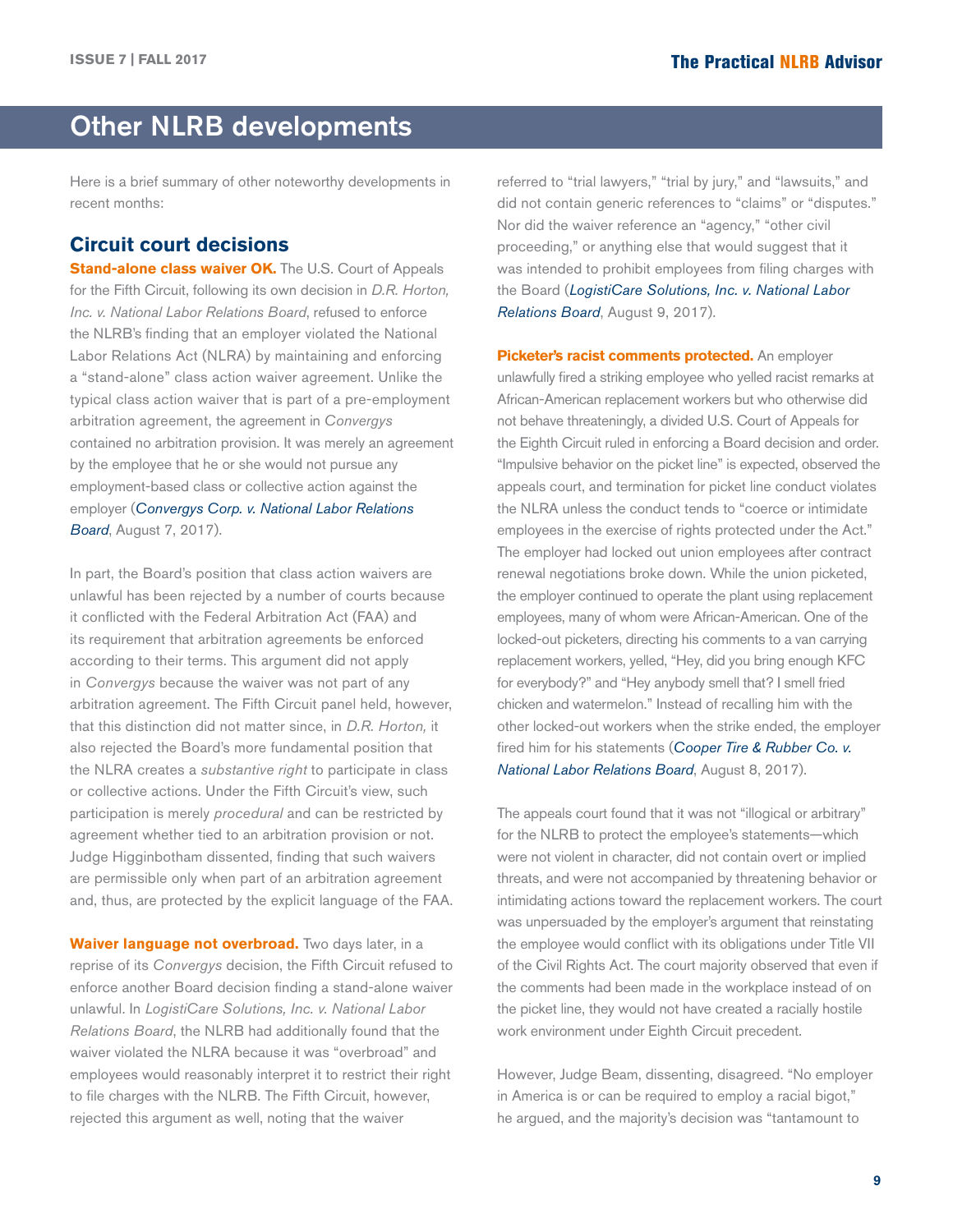### The Practical NLRB Advisor **ISSUE 7 | FALL 2017**

requiring" that the employer violate federal anti-discrimination and harassment laws, including Title VII.

**Bargaining unit of riggers OK.** Essentially deferring to the NLRB's unit determination authority and its *Specialty Healthcare*  rubric, the U.S. Court of Appeals for the District of Columbia Circuit rejected a challenge to the certification of a bargaining unit of "riggers" despite their high degree of functional integration with other employees of a staging company. It found there was enough evidence that the riggers constituted a sufficiently "identifiable group" to constitute a separate unit under *Specialty Healthcare.* The appeals court also rejected challenges to the "overwhelming community of interest" standard referenced in *Specialty Healthcare* (*[Rhino Northwest,](http://hr.cch.com/ELD/RhinoNLRB081117.pdf)  [LLC v. National Labor Relations B](http://hr.cch.com/ELD/RhinoNLRB081117.pdf)oard*, August 11, 2017).

**Supervisory test.** The NLRB applied an analysis that was squarely at odds with controlling circuit precedent when it found that licensed practical nurses (LPNs) were not supervisors, a divided panel of the U.S. Court of Appeals for the Third Circuit ruled, vacating the Board's decision and ordering it to determine on remand whether the LPNs had the authority to effectively recommend discipline of others so as to qualify as statutory supervisors. In the underlying representation case, the employer claimed that its LPNs were statutory supervisors under the NLRA because they had authority to discipline other employees or effectively recommend such action. The Board, however, disagreed, relying heavily on evidence that upper management independently investigated the LPN's write-ups and that few LPNs had actually submitted such write-ups. In refusing to enforce the Board's order that the employer bargain in the LPN unit, the court noted that the factors relied on by the Board are not appropriate ones under the law in the Third Circuit. The court remanded the case to the Board and set out the following factors, which the Board must consider in redoing its supervisory analysis: (1) whether the employee has the discretion to take different actions, including verbal counseling or taking no formal action; (2) whether the employee's action "initiates" the disciplinary action; and (3) whether the individual's action functions like discipline because it increases severity of the consequences of a future rule violation (*National Labor Relations Boar[d v. New Vista](http://hr.cch.com/ELD/NLRBNewVista082917.pdf)  [Nursing and Rehabilitation](http://hr.cch.com/ELD/NLRBNewVista082917.pdf)*, August 29, 2017).

**Discharge for refusal to sign confidentiality agreement violated NLRA.** The U.S. Court of Appeals for the Second

Circuit agreed with the Board that an employer's confidentiality agreement violated the NLRA because employees would reasonably construe the agreement to prohibit them from discussing wages or other terms and conditions of employment. Moreover, the court further agreed with the Board that the employer violated the Act by discharging an employee who refused to sign the agreement. The court rejected the employer's argument that, in refusing to sign, the employee was not engaged in concerted activity and therefore his discharge did not violate the Act. It noted that an employer may not require even one individual employee to agree to abide by unlawful restrictions as a condition of employment. "That the employees have not yet organized in order to protest the unlawful nature of the restriction at issue does not make it any less unlawful," the court explained in affirming the judgment of the NLRB (*[National Labor Relations Board v. Long Island](http://hr.cch.com/ELD/NLRBLongIsland083117.pdf)  [Association for AIDS Care, Inc.](http://hr.cch.com/ELD/NLRBLongIsland083117.pdf)*, August 31, 2017).

**Successor (and joint) employer must bargain.** The new operators of a Job Corps Training Center committed numerous unfair labor practices when they took over a Department of Labor (DOL) contract from a unionized predecessor operator, the Fifth Circuit held. The court found there was sufficient evidence to support the Board's conclusions that the new operator was a successor employer, as well as a joint employer along with the previous operator. The court also affirmed the Board's findings that the new operator violated the Act by refusing to hire five incumbent employees in an effort to avoid becoming a legal successor; unlawfully imposed initial terms and conditions of employment; and frustrated bargaining by refusing the union president access to its property (*[Adams and Associates Inc.](http://hr.cch.com/ELD/AdamsNLRB091517.pdf)  [v. National Labor Relations Board](http://hr.cch.com/ELD/AdamsNLRB091517.pdf)*, September 15, 2017).

On appeal, the respondent challenged the Board's joint employer finding by contending that the Board's 2015 *Browning-Ferris* decision was flawed. The appeals court, however, noted that the Board had, in fact, also applied its pre-2015 test in finding a joint employer relationship in the case. Although the question was a difficult one, the Fifth Circuit found sufficient indicia of joint employment to defer to the Board's determination and render the two entities jointly and severally liable for the unfair labor practices.

**Unlawful threat of plant closure.** The NLRB properly determined that an employer had acted unlawfully by threatening plant closure if a union was not decertified,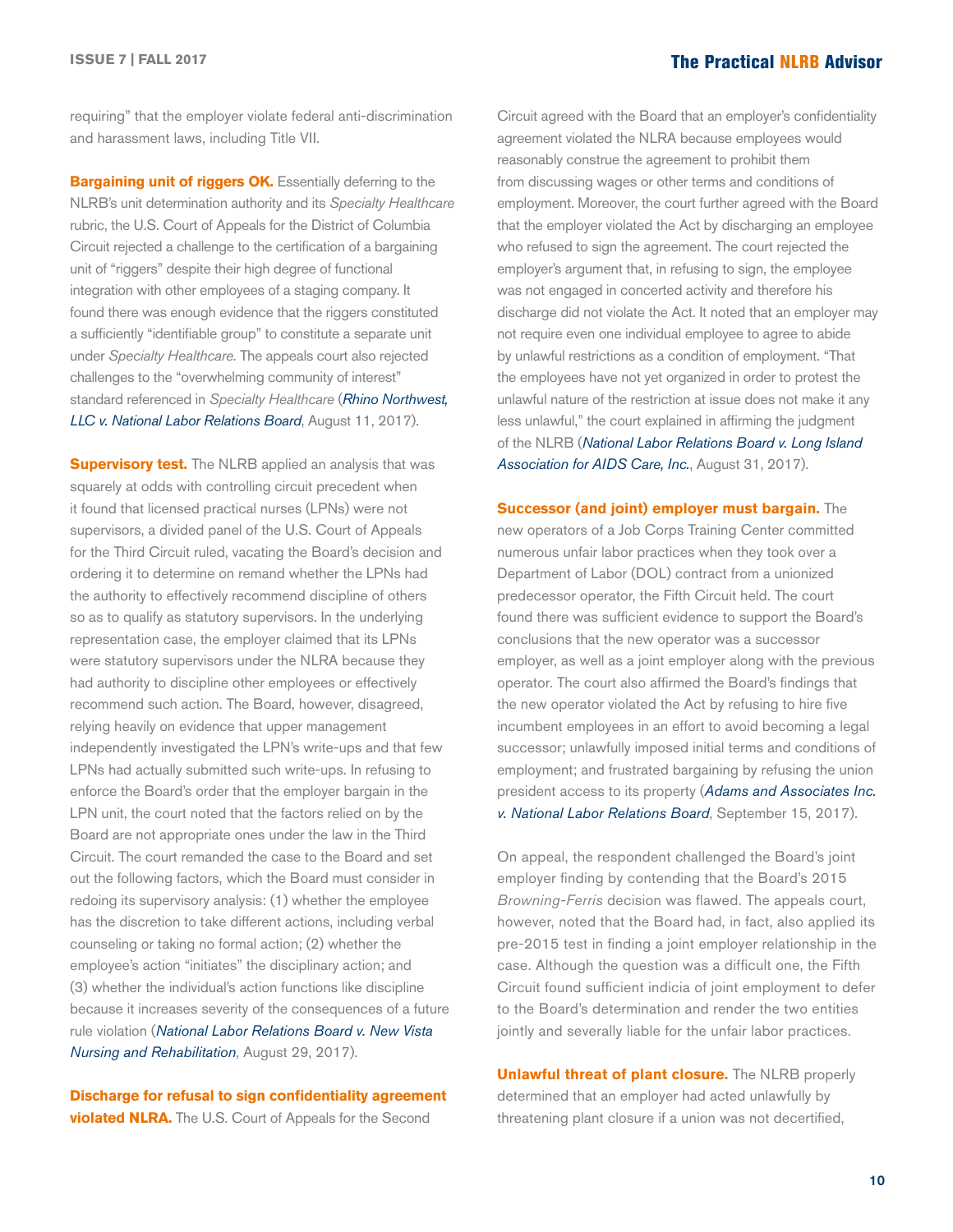a divided Eighth Circuit held. Although the employees had repeatedly petitioned for decertification of the union, the Board found that the petitions were tainted by the employer's unlawful assistance and its unfair labor practices aimed at discouraging employee support for the union. The court, however, did not sustain the Board's finding that the employer violated the Act by making statements suggesting unionization was futile, since the Board did not determine that those statements contained a threat of reprisal or a promise of benefit (*[Southern Bakeries, LLC v. National](http://hr.cch.com/ELD/SouthernBakeriesNLRB092717.pdf)  [Labor Relations Board](http://hr.cch.com/ELD/SouthernBakeriesNLRB092717.pdf)*, September 27, 2017).

In a partial dissent, Judge Gruender argued that the Board's decision and remedy, which effectively precluded decertification, protected the union at the expense of employees who had repeatedly sought to remove the union as their representative. He argued that the employees were paying for the employer's wrongdoing and could be indefinitely precluded from the opportunity to decertify the union since any such effort would be blocked until the NLRB determines that a "reasonable time" has passed.

**Arbitration deferral standard prospective.** The NLRB

properly determined that its new standard for deferring to arbitral decisions, which it previously announced in *Babcock & Wilcox Construction Co. Inc.*, should only be applied prospectively, the U.S. Court of Appeals for the Ninth Circuit ruled. Accordingly, the appeals court upheld the NLRB's decision to affirm an arbitral decision denying an employee's unfair labor practice complaint under the previous standard. In *Babcock & Wilcox*, the Board announced it will now defer to an arbitral decision in cases involving potential  $8(a)(1)$  and  $8(a)(3)$  violations only if the party urging deferral shows that (1) the arbitrator was explicitly authorized to decide the unfair labor practice issue; (2) the arbitrator was presented with and considered the statutory issue or was prevented from doing so by the party opposing deferral; and (3) Board law reasonably permits the award. The new standard shifts the burden of proof and makes deferral to an arbitral decision less likely. The Board, however, declined to apply the more favorable standard to the employee's case, citing its impact on the settled expectations of employers and unions that had bargained for dispute resolution mechanisms under the old standard. Finding no error in this decision, the appeals court denied the employee's petition for review (*[Beneli v.](http://hr.cch.com/ELD/BeneliNLRB101717.pdf)  [National Labor Relations B](http://hr.cch.com/ELD/BeneliNLRB101717.pdf)oard*, October 17, 2017).

#### **Board rulings**

**Restricting use of customer information OK.** Although employees generally have a right to appeal to an employer's customers for support during a labor dispute, a retailer's rules prohibiting disclosure of customer information did not interfere with employees' protected rights. The rules in question restricted the use or disclosure of Social Security and credit card numbers, and prohibited the use of customer contact information obtained from the company's own confidential records. In a somewhat atypical alignment of views, both a Republican and a Democrat Board member held that employees would not reasonably construe the rules in question to prohibit Section 7 activity (*[Macy's Inc.](http://hr.cch.com/ELD/Macys081417.pdf)*, August 14, 2017).

Their remaining Democrat colleague, however, disagreed. In dissent, Member Pearce argued that the majority interpreted the rules more narrowly than they were written. Because the employees worked in retail or customer service, they would reasonably interpret the rules as prohibiting or restricting their disclosure and use of customer information for *all* purposes, including those implicating their Section 7 rights. Additionally, he noted that the rules did not distinguish between information obtained from the retailer's confidential records and customer names and contact information available to all employees and used in the course of their normal work duties.

**Video crew members are employees.** Applying the standard articulated in *FedEx Home Delivery*, a divided NLRB panel found that crewmembers who produced electronic content for video display at professional basketball games were statutory employees, not independent contractors. In *FedEx Home Delivery*, the Board asserted its reliance on common-law agency principles in determining whether individuals are employees or independent contractors. The Board majority argued it was applying those principles in finding the crewmembers were employees since their putative employer maintained multiyear relationships with them, utilized them to accomplish a core part of its business, dictated when and where they worked, provided all of the key instrumentalities necessary to accomplish their work, and exerted significant control over the work itself and the circumstances under which it was performed (*[Minnesota](http://hr.cch.com/ELD/MinnesotaTimberwolves081817.pdf)  [Timberwolves Basketball, LP](http://hr.cch.com/ELD/MinnesotaTimberwolves081817.pdf)*, August 18, 2017).

Chairman Miscimarra, however, dissented, arguing that the Regional Director correctly determined that the crewmembers were independent contractors since they controlled most aspects of the work they performed, were not directly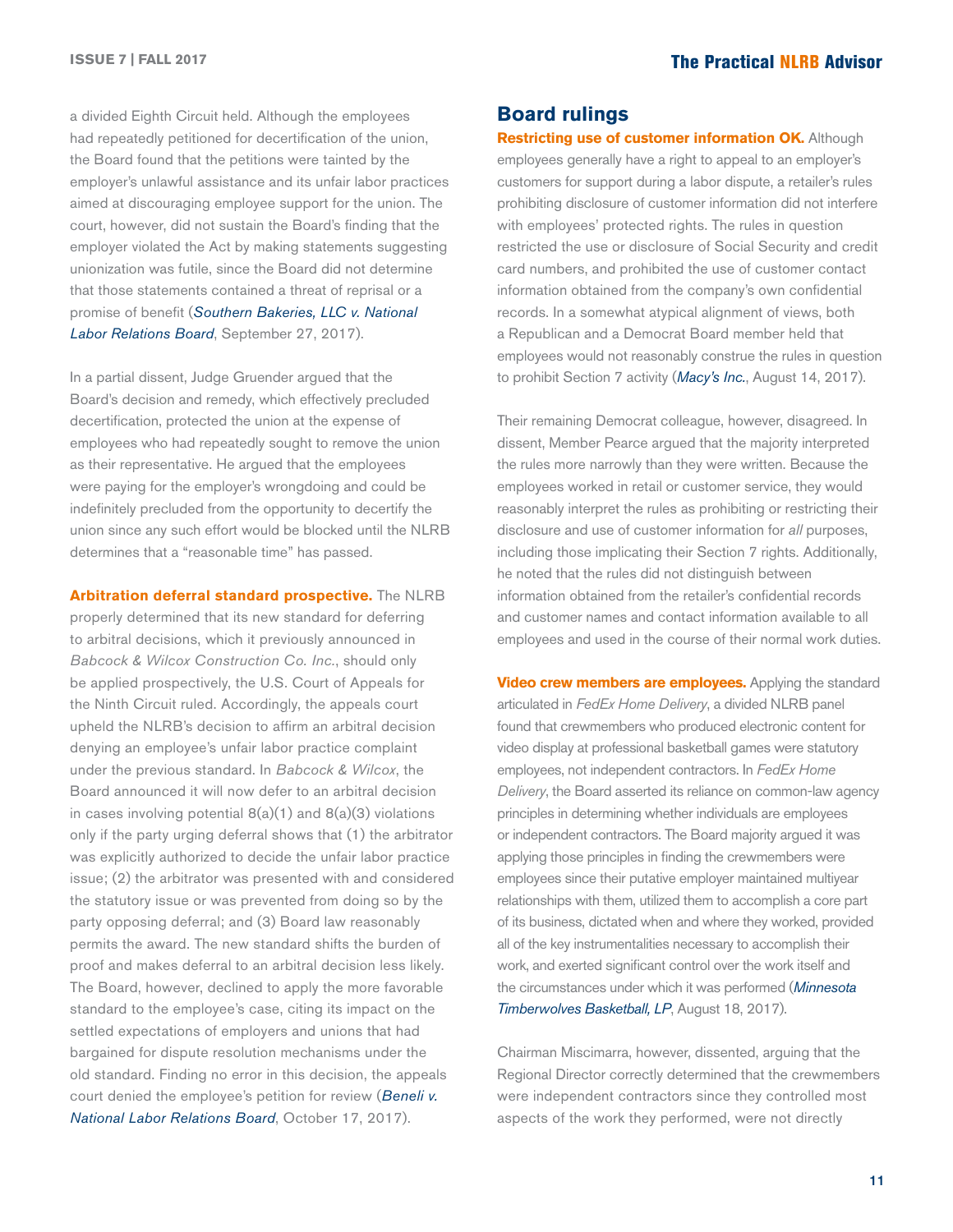supervised during games, performed work that required a high degree of skill, were paid on a per-game basis regardless of how long they actually worked, and all the crewmembers had a realistic opportunity to work for other employers.

**Nonunion hiring preference OK.** On remand from the U.S. Court of Appeals for the First Circuit, a threemember panel of the NLRB found that an employer did not unlawfully discriminate against union workers at one of its three hospitals by denying them preferential internal hiring status for job vacancies at its two other nonunion hospitals. Previously—applying the analytical framework established by the Supreme Court in *National Labor Relations Board v. Great Dane Trailers*, *Inc.*—the NLRB had [found](http://hr.cch.com/ELD/SouthcoastHosp09162015.pdf) that the employer violated Section 8(a)(3) by maintaining and enforcing a hiring/transfer policy that gave preference to unrepresented employees over represented employees in filling positions at its nonunion facilities. The Board found that the policy had at least a "comparatively slight" impact on represented employees' Section 7 rights and the employer failed to meet its burden to prove that the policy served a "legitimate and substantial business justification." The First Circuit, however, [vacated](http://hr.cch.com/ELD/SouthcoastNLRB012017.pdf) the order, finding that the Board had wrongly rejected the employer's argument that the hiring/transfer policy served the legitimate business interest of leveling the playing field between represented and unrepresented employees. Accepting the appeals court's decision as the law of the case, the Board, following remand, held that the hiring/transfer policy served the employer's legitimate and substantial business interest. The General

Counsel made no showing that the employer's conduct was improperly motivated, nor was the policy "inherently destructive" of employees' Section 7 rights (*[Southcoast](http://hr.cch.com/eld/SouthcoastHospital100617.pdf)  [Hospitals Group, Inc.](http://hr.cch.com/eld/SouthcoastHospital100617.pdf)*, October 6, 2017).

#### **Advice memorandum**

*Weingarten* **rights in nonunion workplaces.** In an advice memorandum released on September 7, 2017, the NLRB's Office of the General Counsel concluded that Region 6 should use a pair of cases against an employer as vehicles to press the Board to extend *Weingarten* rights to unrepresented employees. The [memorandum](http://hr.cch.com/ELD/NLRB-06_CA_176011_12_01_16_.pdf) urges the Region to argue that the Board should find that the employer violated Section 8(a)(1) by forcing one employee to submit to an investigatory interview without the assistance of a coworker and by forcing another to submit to an investigatory interview in the presence of an anti-union employee witness who was unilaterally designated by the company.

The union that filed charges in the two cases urged the Board to reconsider and overrule *IBM Corp.* and recognize employees' *Weingarten* rights in a nonunion setting. Alternatively, it urged the Board to find that *IBM* does not apply to the unique facts here. The Board in *IBM* concluded that due to policy considerations, it would no longer find that employees in nonunion workplaces have the right to a coworker representative. The Office of the General Counsel argued that *IBM* was wrongly decided and thus the Board should overrule *IBM* and once again recognize employees' *Weingarten* rights in a nonunion workplace. ■